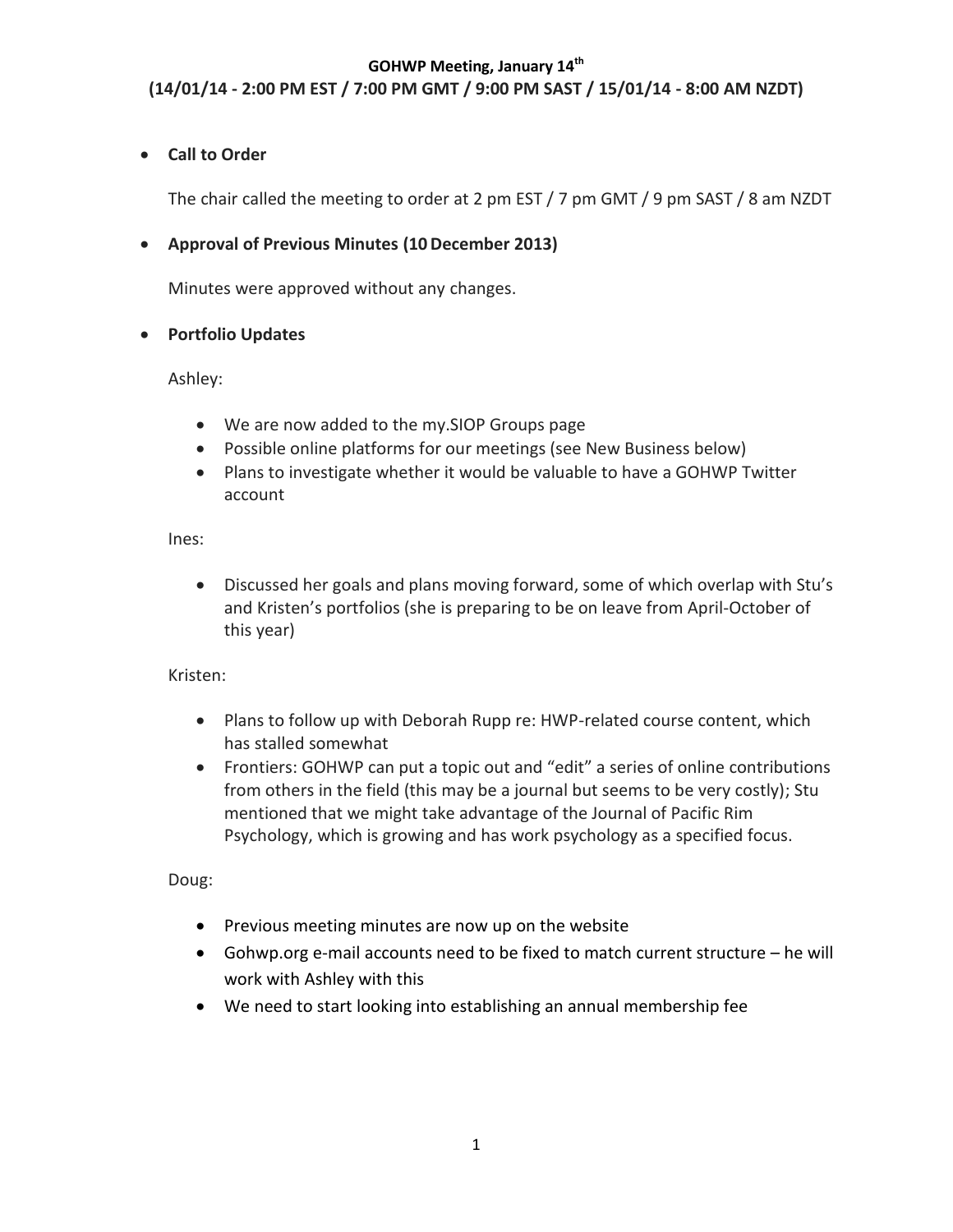# **(14/01/14 - 2:00 PM EST / 7:00 PM GMT / 9:00 PM SAST / 15/01/14 - 8:00 AM NZDT)**

Stu:

- Suggests looking into using the Delphi process to move forward in understanding what humanitarian psychology work is going on out there and getting the word out
- Ishbel asked what we might establish to respond to events (e.g., natural disasters) for which we might be able to apply our expertise. Stu is going to look into this with an IT colleague

#### **New Business**

- *a.* Joining IUPsyS
	- Stu expressed some skepticism that joining IUPsyS (or other, similar psychological associations) will reap many benefits in terms of advocacy. The board agreed that we should be strategic in how we invest our limited time.
- *b.* Communicating information about upcoming conferences
	- In terms of upcoming relevant conferences, we decided that everyone will keep an eye out and get the word out to our membership, but Ines will in particular keep an eye on these (and perhaps ensures that they end up in the newsletter that Tara is working on). Stu also suggested that we let relevant organizations (specifically, the communications chair) know to include us when they are sending information out about their future meetings.
- *c.* Online platform for meetings (and covering costs)
	- We discussed WebEx, Skype, and GoToMeeting, and the group suggested other options that might work (e.g., Microsoft Link, Google Hangout, Vsee)
	- Ishbel mentioned that we need to keep in mind that we need something that will support the larger full meeting with our membership.
- *d.* Finalising portfolio goals feedback to Kristen and any questions/clarifications from those not at last meeting (Ishbel)
	- Value Creation Portfolio: In general, the portfolio is impressive and probably too ambitious, so the plan is to prioritize what is most important for the coming year and see where there might be items that fit more with other portfolios (e.g., Alex, Stu, Ines).
	- We will take the portfolio discussion offline and have individual board members work with each other on the items that overlap across portfolios.